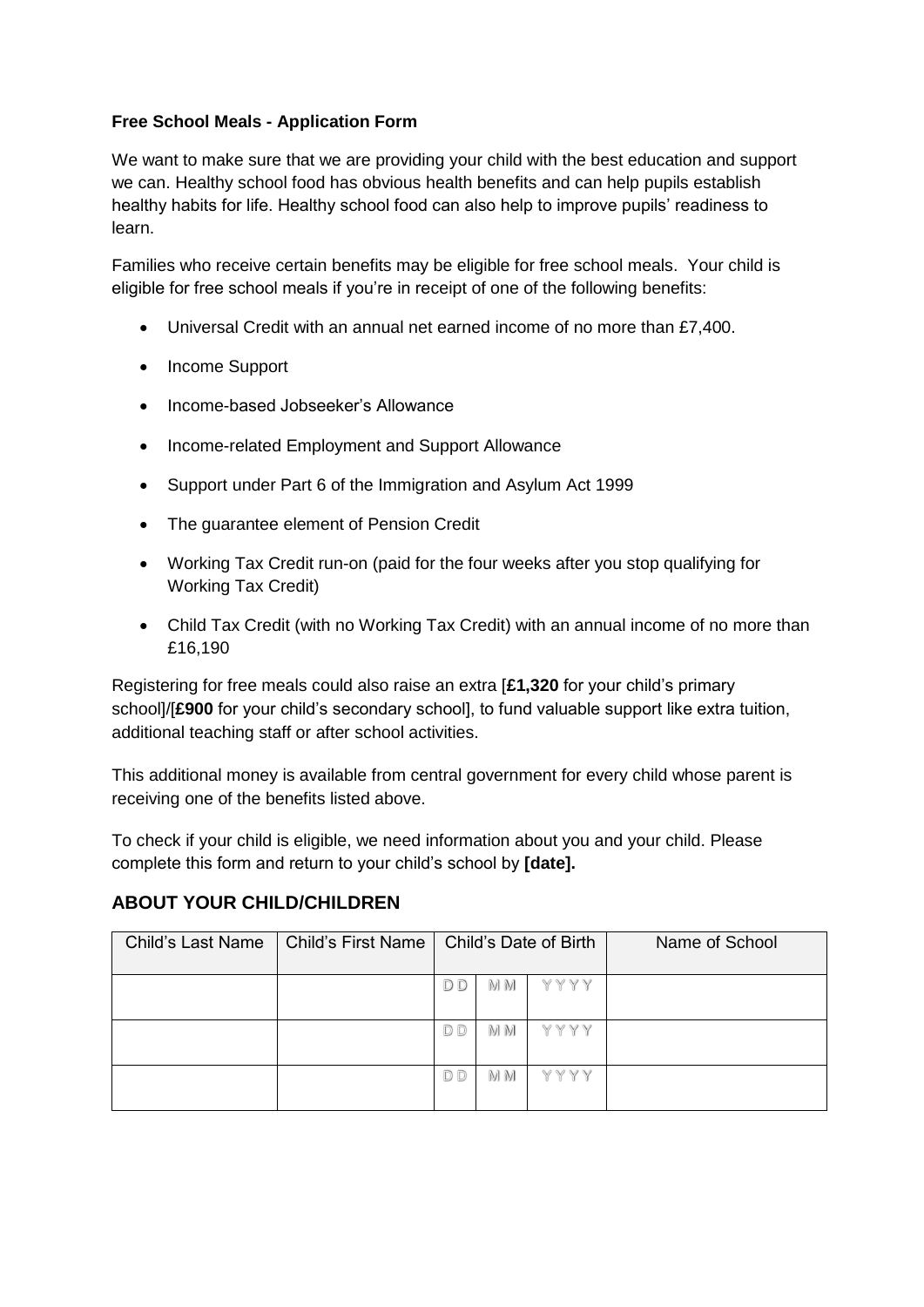# **PARENT/GUARDIAN DETAILS**

|                                                   | Parent/Guardian 1 |     |      |  | Parent/Guardian 2 |          |      |  |
|---------------------------------------------------|-------------------|-----|------|--|-------------------|----------|------|--|
| Last name                                         |                   |     |      |  |                   |          |      |  |
| <b>First Name</b>                                 |                   |     |      |  |                   |          |      |  |
| Date of Birth                                     | D D               | M M | YYYY |  | D <sub>D</sub>    | M M      | YYYY |  |
| National Insurance<br>Number*                     |                   |     |      |  |                   |          |      |  |
| National Asylum Support<br>Service (NASS) Number* |                   | I   |      |  |                   | $\prime$ |      |  |
| Daytime Telephone<br>Number                       |                   |     |      |  |                   |          |      |  |
| Mobile Number                                     |                   |     |      |  |                   |          |      |  |
| <b>Address</b>                                    | Postcode:         |     |      |  | Postcode:         |          |      |  |

## **FAMILY INCOME AND BENEFIT DETAILS**

If you receive any of the benefits listed below, please place an X in this box.

- Income Support
- Income-based Jobseekers Allowance
- Income-related Employment and Support Allowance
- Support from NASS under part 6 of the Immigration and Asylum Act 1999
- the guarantee element of Pension Credit
- Child Tax Credit (with no Working Tax Credit)
- Working Tax Credit run-on
- Universal Credit.

## **Universal Credit**

If you are in receipt of **Universal Credit**, is your net earned family income over £7,400 per year? (Please place an X in the appropriate box).

Your net earned income is your household income after taxes and deductions. It does **not** include income through Universal Credit or other benefits that you may receive.

No Unsure